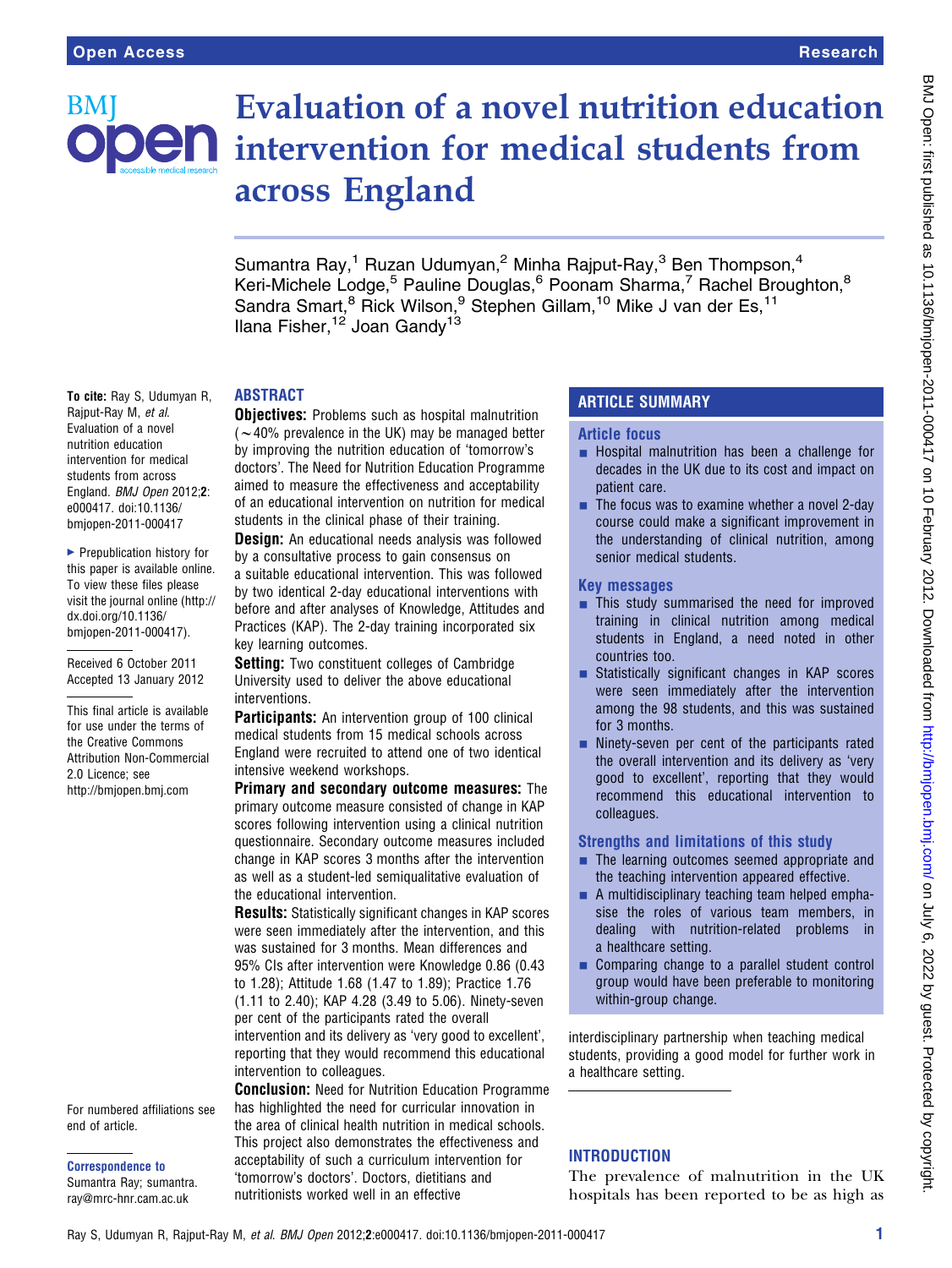40% (higher than the European Union average) for almost two decades, with  $\sim$ £13 billion of associated healthcare costs, which are potentially avoidable through early secondary prevention.<sup>1-3</sup> Early recognition and appropriate management in healthcare settings is essential, as is follow-up in the community.<sup>4</sup>

Doctors can play a crucial role in the recognition, prevention and treatment of malnutrition. However, previous surveys of health professionals regarding the assessment and management of undernutrition concluded that their knowledge was poor and provided a strong argument for further educational initiatives.<sup>5 6</sup> The same lack of knowledge of clinical nutrition and its application has also been noted among medical students by researchers in Canada and the USA.<sup>7-12</sup> Over recent decades, nutrition training in the UK medical curricula has been displaced by a number of other disciplines. Integrated educational initiatives have now been recommended, including the diagnosis and management of both undernutrition and overnutrition to reflect the 'double burden' of nutritional problems. $13-15$ However, there have been no further studies to assess current levels of nutrition knowledge or skills in the British medical workforce.

In 2009, the national guidance on medical education published by the General Medical Council highlighted nutrition as a doctor's responsibility, $16$  and the recent white paper on NHS reforms by the UK government assigned the highest priority to improving healthcare outcome.<sup>17</sup> Doctors need to understand the role played by diet and nutrition in health promotion and disease prevention/management and need to take active roles in partnership with other health professions, as well as patients and their families.<sup>18</sup> Thus, Need for Nutrition Education Programme (NNEdPro) was developed to highlight the need for nutrition education in medical schools and to evaluate the effectiveness of a nutrition education intervention in a cohort of 'tomorrow's doctors' using Knowledge, Attitude and Practice (KAP) scores related to clinical nutrition.<sup>19</sup>

# **METHODS**

# Development of the intervention

Harden's<sup>20</sup> 10 question system for planning a course was used to formulate, monitor and evaluate the course methodology (box 1).

Use of this system was followed by an educational needs analysis, consisting of an online survey of a national sample of medical students about clinical nutrition. We analysed the results with a panel of experts to gain consensus on curriculum content, learning outcomes, the educational intervention and questionnaire used to evaluate KAP. This panel became the teaching team. A comprehensive overview of current national nutritional policy and recommendations, as well as their clinical application, was also provided to students.

Learning outcomes were based on the new recommendations for nutrition-related learning outcomes

# Box 1 Evaluation of teaching and learning methods: Harden's 10 objectives

- $\blacksquare$  To assess needs relative to the product of the institution.
- $\blacksquare$  To define aims and objectives of the course.
- $\blacksquare$  To determine course content.
- $\blacksquare$  To decide on course organisation.
- $\blacksquare$  To outline educational strategies.
- To select teaching methods.
- To delineate course assessment.
- To communicate curriculum details.
- To agree on the educational environment.
- To devise a process management mechanism.

proposed for the UK undergraduate medical curricula by the Inter-Collegiate Group on Nutrition, as shown in box 2. 21

# The intervention

Each 2-day workshop consisted of a combination of lectures, demonstrations, simulations and interactive practical sessions (small group work) and incorporated concepts of problem-based learning (mini-PBL). This provided students with a comprehensive overview of clinical and public health aspects of nutrition, as well as an understanding of how these can be applied and implemented in practice. The role of the doctor and broader multidisciplinary healthcare team in delivering nutritional care was explored, and students were given the opportunity to apply knowledge of the nutritional needs of specific populations in practical care planning sessions. The programme included both under- and overnutrition as well as systems-based teaching/learning. A core component of this programme consisted of the prevention, identification and management of undernutrition. Students were given the opportunity to participate in practical sessions using validated nutritional screening methods, including the use of the 'Malnutrition Universal Screening Tool' (MUST), and to review the role of different management strategies. A spiral learning approach revisited topics on day 2 to build upon consolidated basic concepts. The approach was novel as it

#### **Box 2** Learning outcomes recommended by IGCN

- **-** Recognition that nutrition forms an important part of a doctor's responsibilities;
- understanding core principles of 'Food, Fluid and Nutritional Care' in hospital related to 'Recognition, Prevention and Management of Malnutrition';
- awareness of nationally agreed standards for nutritional care;
- ability to conduct 'MUST' ('Malnutrition Universal Screening Tool') scoring, recording this in medical notes and care plans, as well as mentioning this in discharge documents $^{22}$   $^{23}$ ;
- ability to use the results of the 'MUST' screening to contribute to the formulation of care plans<sup>24</sup>;
- promotion of protected patient mealtimes.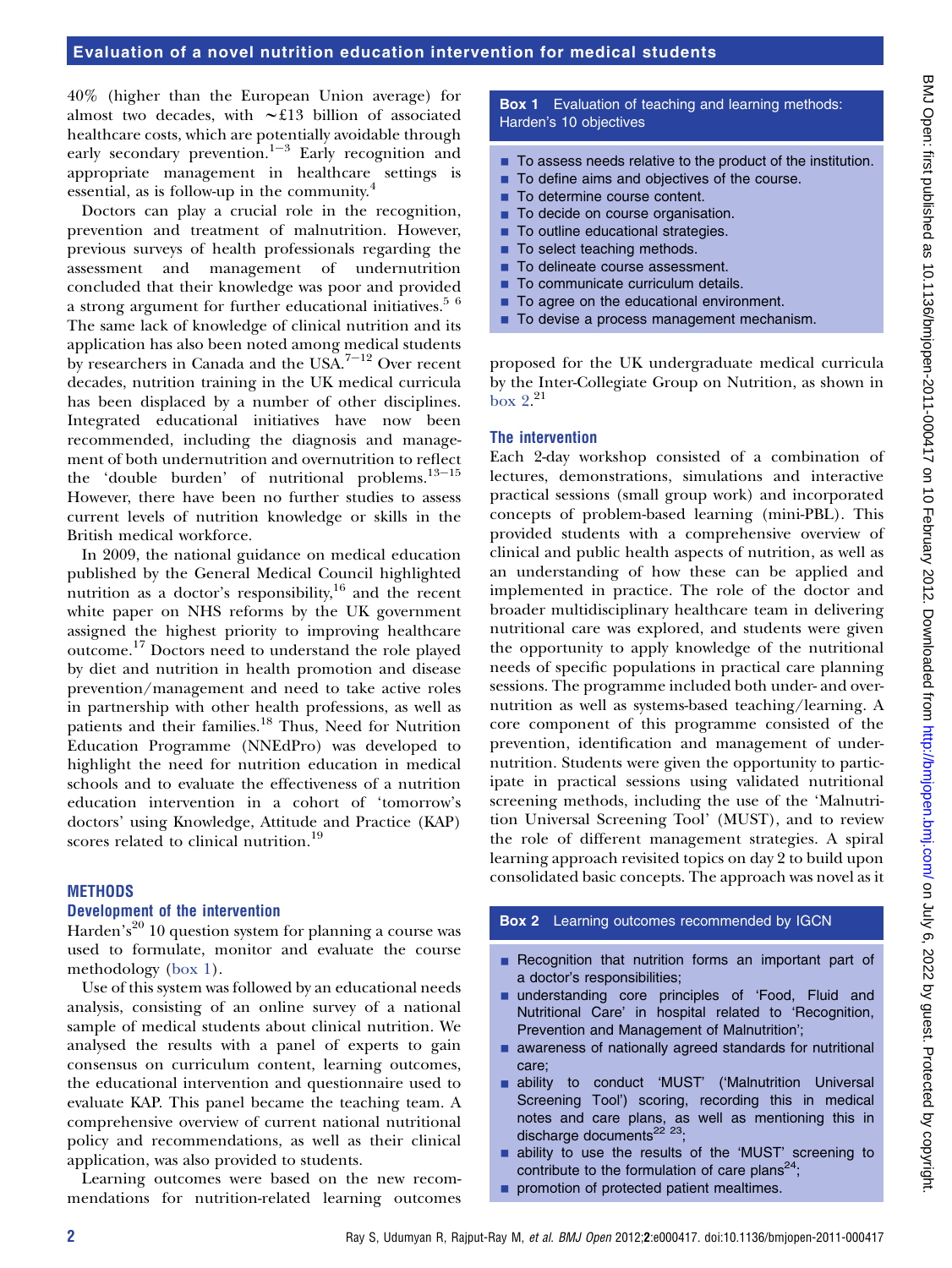was a short intervention but included quantitative and qualitative outcomes.

## Evaluation of the intervention

Before and after the intervention, KAP scores were assessed using a questionnaire-based instrument, which was construct-validated against key clinical learning outcomes. Questionnaire items were randomised differently at baseline and postintervention, to minimise recall bias. The study design also incorporated longitudinal follow-up using identical outcome measures after 3 months (appendix 1).

# Approvals and recruitment

At the time of first conceiving this study, the study team were based at the University of Dundee and sought approval from the Tayside Research Ethic Committee. It was deemed by the committee chairman that as this constituted the evaluation of an educational innovation and did not involve patients or healthcare data, it could be suitably exempt from the need for ethics approval. This exemption was confirmed in writing. Participants on the educational course provided written consent to the anonymised results of the course evaluation being used for educational evaluation/research purposes.

The sampling frame consisted of all 23 medical schools in England. The medical school secretaries were contacted by the NNEdPro recruitment co-ordinator using a dedicated email. This communication included an overview of the educational intervention and was cascaded by the secretaries to all medical students in the penultimate year/phase of their clinical training. A total of 461 medical students from 15 medical schools responded directly to the NNEdPro group. Non-probability quota sampling was employed to recruit an intervention group of 100 students.

Participants were self-selected based on degree of motivation, and several medical schools were included leading to variation in the amount of nutrition teaching received. These had the potential to introduce selection bias. However, a pragmatic view was taken whereby this recruitment approach was both practical and feasible. A proportionate distribution of participants was ensured by allocating proportional quotas based on school response rate. Details on recruitment procedures are in figure 1.

# Data analysis

Considering the normal distribution of the data, the paired t test was used both to evaluate the change in parameters of interest from baseline scores (postintervention scores minus preintervention scores) and to check test-retest reliability using pre- and postintervention information (I) scores. In theory, the 'I' scores should be the same for each participant in the pre/postquestionnaire. Since several measurements taken on the same individuals tend to be correlated, repeated measures of analysis of variance were conducted to compare mean scores over the whole

follow-up period, including 3-month follow-up. To see if the sample was representative, we compared baseline scores of the intervention group with an educationally matched control group (medical students who had not received the nutrition education intervention) using a median test that performs a non-parametric K-sample test on the equality of medians.

A likelihood-based (random intercept) model was used to examine predictors of the Practice score. The dependent variable 'Practice' was defined as a multi-item proxy scale designed to assess potential practices. The observation level covariates (ie, ones that varied at repeated observations) included Attitude and Knowledge scores. Data analysis was performed using STATA software, V.9.<sup>27</sup> All statistical tests were two-sided, and statistical significance level  $\alpha$  was set at 0.05 for all analyses. Workshop evaluation was analysed using SPSS V.14.28

#### RESULTS

All 98 participants completed the questionnaire before and after the intervention. Baseline mean scores and mean difference scores between participants at weekend 1 and weekend 2 sessions were similar, and further analysis was performed using combined scores over both weekends. There was a significant postintervention change in parameters of interest from baseline (table 1).

There were 80 responses at the 3-month follow-up, of which 68 were evaluable (seven people did not provide any identification information, there was one double entry and four incomplete questionnaires). Analysis of variance demonstrated a statistically significant difference in scores over the follow-up time (table 2). Mean scores were higher at the postintervention assessment and then decreased at the 3-month assessment but remained higher compared to baseline (table 2).

The mean 'I' scores showed statistically significant differences between preintervention, postintervention and 3-month follow-up scores. Median tests comparing baseline scores of the intervention group with the control group demonstrated differences that were not statistically significant, implying that the sample population was representative (table 3).

Regression analysis was based on a total of 264 observations from 98 participants, with each contributing two or three data points, depending on the frequency of their participation in follow-up assessment. The overall mean Practice score (across subjects) was estimated (in the null model) as 16.09 (95% CI 15.79 to 16.40). According to the results, 5% of the variance in Practice score can be attributed to differences between subjects. In the model, Attitude was a significant predictor of Practice score, whereas Knowledge was not. The estimated increase in mean Practice score for a one-unit increase in Attitude score was equal to 0.55 units (95% CI 0.29 to 0.80,  $p<0.001$ ). The effect of Knowledge was not significant, with the coefficient equal to 0.03 (95%  $CI -0.11$  to 0.18).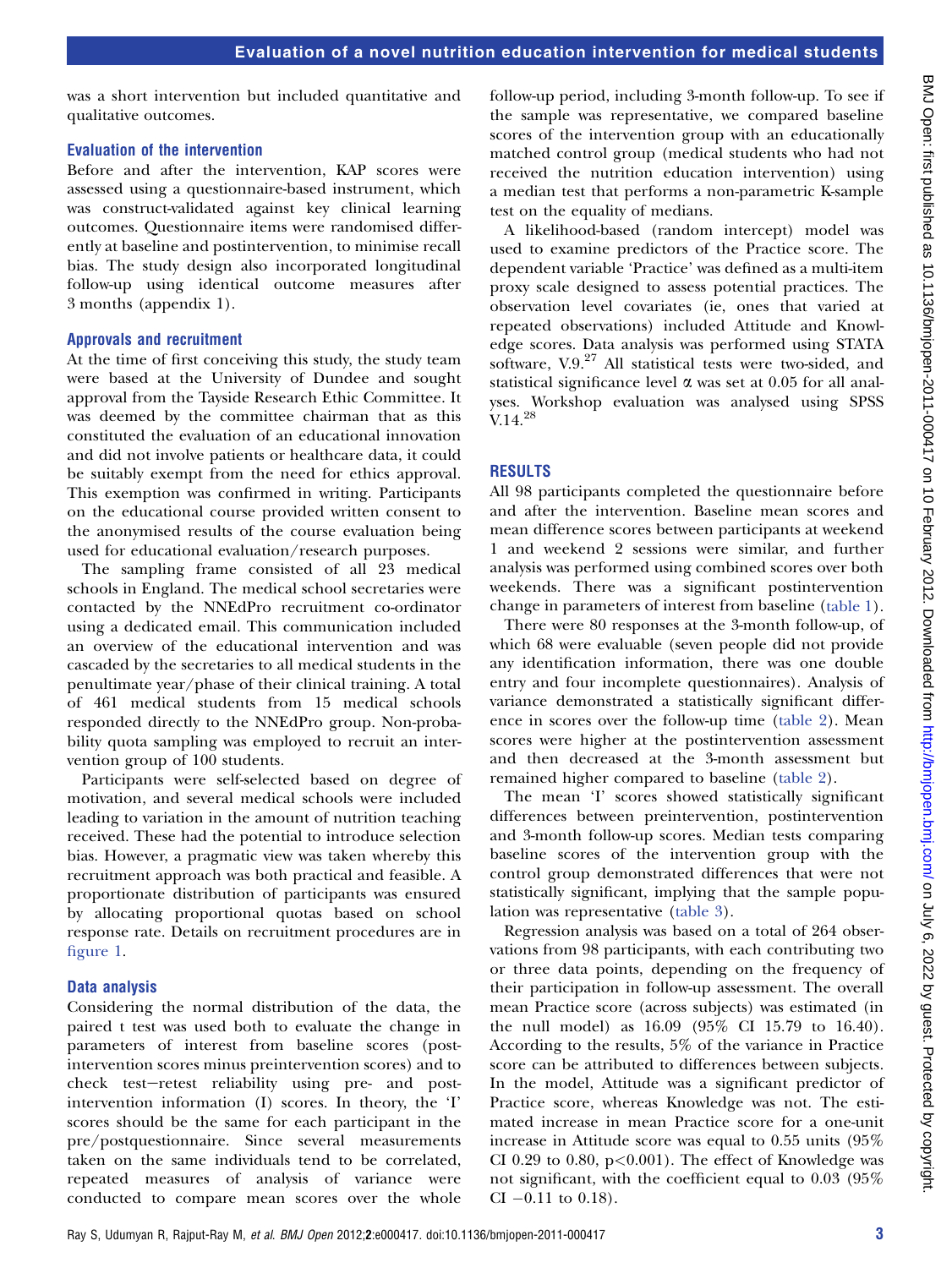Figure 1 Study overview. KAP, Knowledge, Attitudes and Practices; NNEdPro, Need for Nutrition Education Programme.

Sampling and recruitment

- $\triangleright$  All 23 medical schools in England contacted
- 461 respondents from 15 medical schools  $\blacktriangleright$
- $\geq 100$  places offered to 3rd and 4th year medical students in proportion to the response rate from each school; acceptance based on 'first-come-first serve' basis
- $\triangleright$  98 medical students attended teaching intervention workshops
- > Over 300 educationally matched controls identified via British Medical Association Medical Students Committee Listserver to compare baseline KAP with that of the intervention group  $^{25}$

Intervention package

- > Cambridge-based intensive 2-day learning intervention workshops delivered to 98 medical students from England over 2 weekends:
	- $5-6$  September 2009 (n= 47)
	- 19–20 September 2009 (n= 51)
- $\triangleright$  Study tools included:
	- Pre-intervention questionnaire given before the start of a workshop
	- Post-intervention questionnaire used immediately after workshops and again three months later (identical to pre-intervention questionnaire with questions randomised in a different order)

Follow-up

 $\triangleright$  Post-intervention evaluation after 3 months using an online research tool Survey Monkey via emailed link to all NNEdPro participants <sup>26</sup>

The educational workshops were very well received by the 98 participants from across 15 medical schools. Ninety-seven per cent of participants rated the overall intervention and its delivery as 'very good to excellent',

| <b>Table 1</b> Change from baseline in knowledge, attitude,<br>practice and KAP after intervention |                                                                                               |  |  |  |
|----------------------------------------------------------------------------------------------------|-----------------------------------------------------------------------------------------------|--|--|--|
|                                                                                                    | Mean differences and 95% CI*<br>comparing postintervention<br>scores to baseline ( $N = 98$ ) |  |  |  |
| Knowledge                                                                                          | $0.86$ (0.43 to 1.28)                                                                         |  |  |  |
| Attitude                                                                                           | 1.68 (1.47 to 1.89)                                                                           |  |  |  |
| Practice                                                                                           | 1.76 (1.11 to 2.40)                                                                           |  |  |  |
| KAP                                                                                                | 4.28 (3.49 to 5.06)                                                                           |  |  |  |
| * $p$ ≤0.0001.<br>KAP, Knowledge, Attitudes and Practices.                                         |                                                                                               |  |  |  |

reporting that they would recommend this educational intervention to colleagues. Ninety-four per cent rated the level of teaching as appropriate, and 99% demonstrated recall of one or more of these following six key take-home messages:

- < Use of 'MUST' screening or similar
- $\blacktriangleright$  Malnutrition and its management<sup>29</sup>
- < Risk of refeeding syndrome
- < Value of protected mealtimes
- Multi-disciplinary team working in nutrition $30$
- Food is/as medicine.

# **DISCUSSION** Implications of study

NNEdPro assessed the impact of an intensive package of nutrition education designed to lay the foundations of nutritional knowledge and attitudes relevant to clinical practice, in particular raising awareness of the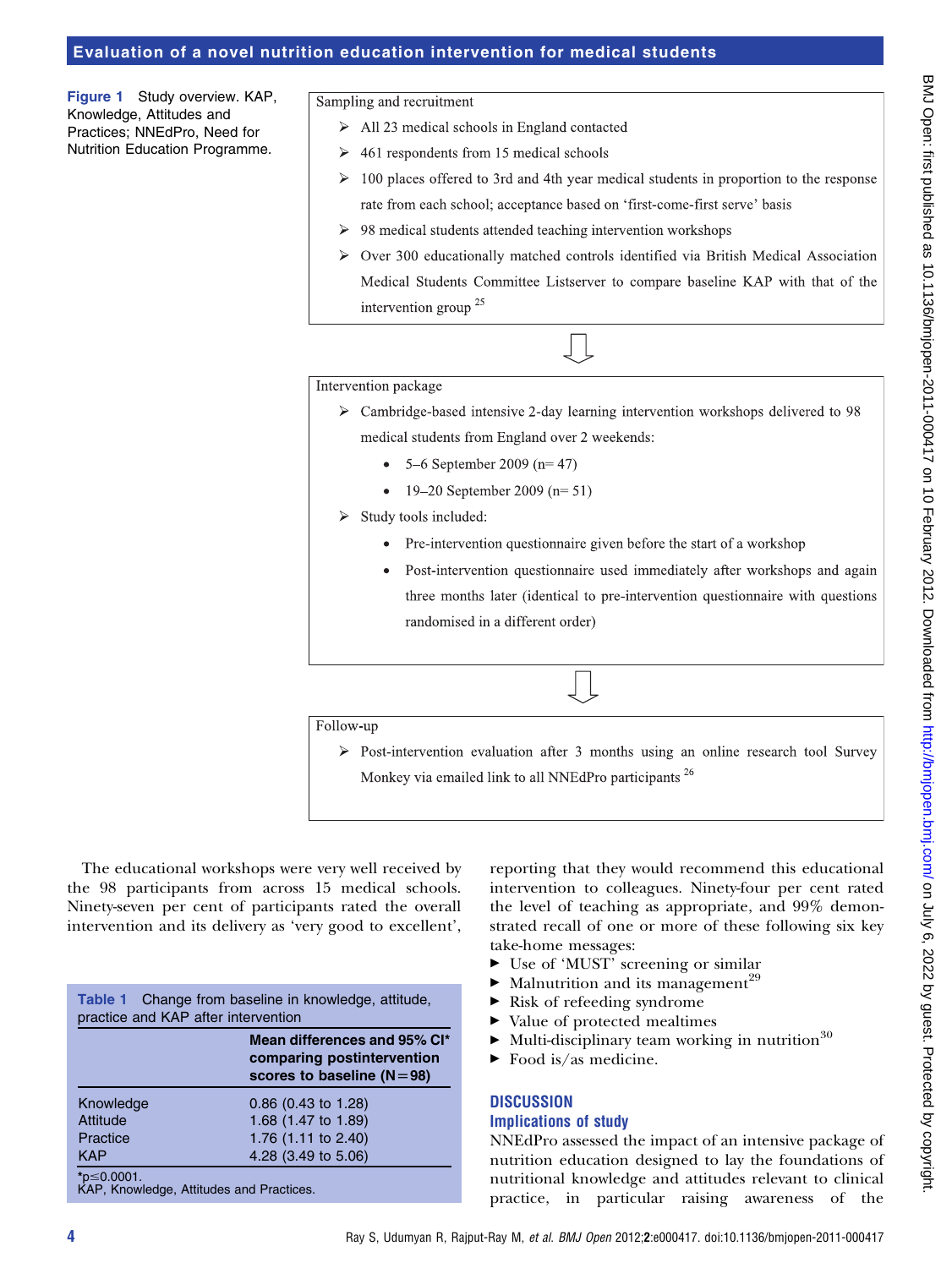| Mean KAP scores at baseline, postintervention and 3-month follow-up<br>Table 2 |                      |                                |                          |          |  |
|--------------------------------------------------------------------------------|----------------------|--------------------------------|--------------------------|----------|--|
|                                                                                | Baseline* ( $N=98$ ) | Postintervention* ( $N = 98$ ) | After 3 months* $(N=68)$ | p Valuet |  |
| Knowledge                                                                      | $4.10 \pm 2.08$      | $4.96 \pm 1.75$                | $4.15 \pm 2.22$          | 0.0004   |  |
| <b>Attitude</b>                                                                | $9.15 \pm 0.92$      | $10.84 \pm 0.71$               | $9.91 \pm 0.91$          | 0.0000   |  |
| Practice                                                                       | $15.2 + 2.57$        | $16.97 \pm 2.02$               | $16.10 \pm 2.38$         | 0.0000   |  |
| <b>KAP</b>                                                                     | $28.5 \pm 3.50$      | $32.77 \pm 2.79$               | $30.16 \pm 3.46$         | 0.0000   |  |
| *Values are presented as mean ± SD.                                            |                      |                                |                          |          |  |

yp Value is from a repeated measures analysis of variance.

KAP, Knowledge, Attitudes and Practices.

recognition, prevention and management of malnutrition in hospital and highlighting the principles of 'Nutrition, a doctor's responsibility'.

The project established normative, expressed and comparative need for undergraduate nutrition education in medical schools and also defined six key areas for curricular change/innovation.

There were both statistically and educationally significant postintervention increments in Knowledge, Attitudes and Practice scores, with an overall increase being sustained after 3 months. There were no significant baseline differences between the two intervention groups suggesting that the educational intervention can be delivered in a consistent and reliable manner. Regression modelling demonstrated that Attitude scores were a positive predictor of Practice scores. This finding is of potential importance as the course placed particular emphasis on changing attitudes towards nutritional care.

NNEdPro workshops incorporated innovative teaching methods including clinical simulation, mini-PBL and spiral learning. Spiral learning is usually employed in a vertical teaching strand over a protracted period of time. Similarly, PBL usually requires a time interval such as a week during which students facilitate peer-led learning, adjourning to reach consensus on learning outcomes. This educational intervention used these concepts as far as possible, within the confines of a very short 'one-off' course. Based on both quantitative and qualitative findings, these methods appear to have contributed positively to the outcomes of the intervention. As part of the educational research component of NNEdPro, quasi-experimental methods were combined with traditional qualitative approaches in medical education. Finally, in terms of teaching, NNEdPro demonstrated that doctors, dietitians and scientists can work in an effective interdisciplinary partnership when teaching medical students and health professionals.

NNEdPro findings are relevant to curriculum planners, policymakers and all stakeholders seeking to improve the management of nutritional problems. From

a broader medical education angle, this project also has the potential to act as a model for curricular innovation and change. There is a need to translate the educational impact of the NNEdPro intervention into clinical settings. Committed participants from the NNEdPro cohort could receive a leadership training package and take on the role of regional champions. These 'satisfied adopters' would then disseminate key nutrition-related messages to health professionals in their local NHS using 'change management' principles.<sup>31</sup> The impact of this could be evaluated against sustainable change in clinical practices and clinical outcomes relating to hospital malnutrition.

Increasing the productivity and quality of the nutritional care workforce, including doctors, nurses and other healthcare professionals, is an essential component of efforts to mitigate the burden of hospital malnutrition in the UK. NNEdPro demonstrates that bringing about such changes is possible in a study population of 'tomorrow's doctors' and sets the stage for further applied and action research in healthcare settings.

# **Constraints**

First, the relatively small sample of students (98) was chosen from a self-selected group of medical students. Such a bias might mean that they were more interested and motivated than average medical students in England, with respect to nutrition, though our control group noted no significant difference in knowledge. The final participants were chosen using non-probability quota sampling, creating the possibility that this group was not fully representative of the 461 individuals who applied. We must also consider the extent to which the change in KAP noted was a result of the teaching intervention syllabus or whether it might be attributed to any other confounding factor. For instance, the 15 different medical schools from which the participants were recruited had varying degrees of nutrition education in their respective curricula. In addition, a 2-day intensive teaching package at a national centre led by a motivated team may have produced results

| Table 3                                  | Median KAP scores (IQR) for the intervention group at baseline and for educationally matched controls |           |                 |                 |               |  |  |
|------------------------------------------|-------------------------------------------------------------------------------------------------------|-----------|-----------------|-----------------|---------------|--|--|
|                                          | <b>Information</b>                                                                                    | Knowledge | <b>Attitude</b> | <b>Practice</b> | <b>KAP</b>    |  |  |
| Control                                  | $4(3-5)$                                                                                              | $4(2-4)$  | $9(8-10)$       | $14(11-16)$     | $26(22-30)$   |  |  |
| Intervention                             | $3.5(3-4)$                                                                                            | $4(2-6)$  | $9(9-10)$       | $16(14-17)$     | $29(26 - 31)$ |  |  |
| KAP, Knowledge, Attitudes and Practices. |                                                                                                       |           |                 |                 |               |  |  |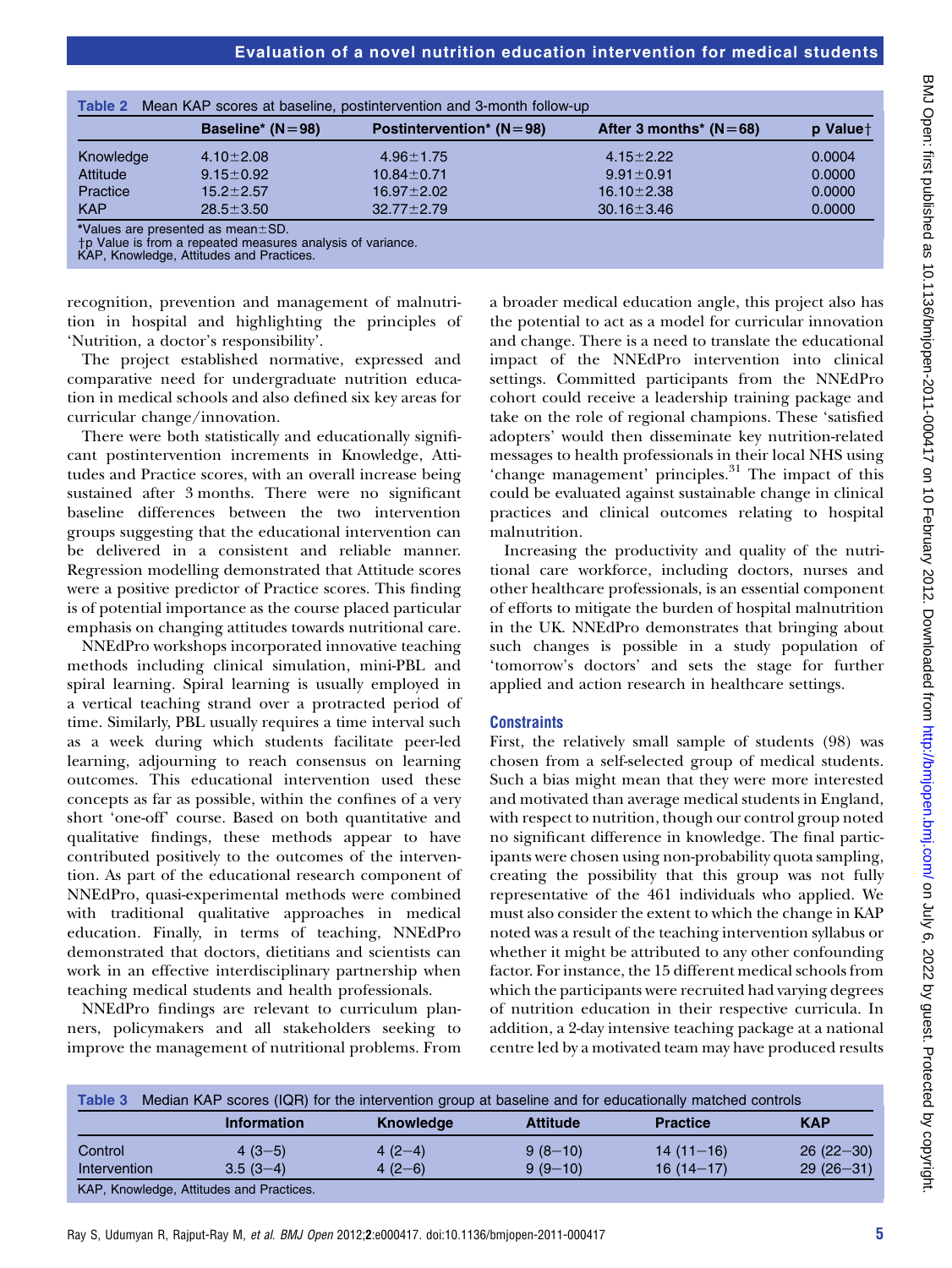BMJ Open: first published as 10.1136/bmjopen-2011-000417 on 10 February 2012. Downloaded from http://bmjopen.bmj.com/ on July 6, 2022 by guest. Protected by copyright BMJ Open: first published as 10.1136/bmjopen-2011-000417 on 10 February 2012. Downloaded from <http://bmjopen.bmj.com/> on July 6, 2022 by guest. Protected by copyright.

that could be hard to replicate with more conventional teaching. Finally, comparing change to a parallel student control group may have been preferable to monitoring within-group change.

## Author affiliations

<sup>1</sup>MRC Human Nutrition Research, Cambridge, UK

 $^2$ Epidemiology and Public Health, University College London, London, UK  $^3$ Department of Medicine, Cambridge University Hospitals, Cambridge, UK 4 Division of Medical Education, King's College London, London, UK <sup>5</sup>Department of Health Sciences, University of York, North Yorkshire, UK <sup>6</sup>School of Biomedical Sciences, University of Ulster, Northern Ireland  $^7$ Department of Rheumatology, Peterborough and Stamford Hospitals, Peterborough, UK

8 Abbott Nutrition, Maidenhead, Berkshire, UK

- <sup>9</sup>Nutrition and Dietetics, King's College Hospital, London, UK
- <sup>10</sup>Public Health and Primary Care, IPH, University of Cambridge, Cambridge, UK

<sup>11</sup>NNEdPro Group, c/o MRC Human Nutrition Research, Cambridge, Cambridge, UK

<sup>12</sup>NNEdPro Group, c/o British Dietetic Association, Birmingham, UK <sup>13</sup>Dietetics, University of Hertfordshire, Hatfield, and British Dietetic Association, Herts, UK

Acknowledgements Susan Jebb, UK Medical Research Council Human Nutrition Research (for internal peer review). Celia Laur, NNEdPro Intern (for editorial assistance).

Contributors SR conceptualised the research, sought the funding and refined the design proposal for the research. SR, MR-R, PD, RW and JG were involved in the planning, adjustment and implementation of the design. SR, PD and JG handled liaison with the British Dietetic Association who hosted the administration of the research. K-ML and BT oversaw participant recruitment. SR, MR-R, BT, K-ML, PS, RB, SS, RW, SG and JG were involved in the organisation or teaching of the two weekend courses. SR, BT and RU managed the evaluation, statistical analysis and interpretation. SR, RU, MR-R, K-ML, PD, PS, SS, SG, RW, MJvdE, IF and JG drafted or critiqued or rewrote part or all the manuscript. SR is the guarantor. SJ is acknowledged as she critiqued the final draft. SS checked the final document for accuracy.

Funding This work was funded through an unrestricted educational grant from Abbott Nutrition. The study design, data collection, analysis and interpretation of the data were handled independent of Abbott Nutrition.

#### Competing interests None.

Ethics approval This study was exempted from the need for ethics approval at a discussion with the Tayside Ethics Committee, where the project was conceived.

Provenance and peer review Not commissioned; externally peer reviewed.

Data sharing statement Data may be shared as long as anonymity and confidentiality are preserved.

# **REFERENCES**

- 1. Edington J, Boorman J, Durrant ER, et al. Prevalence of malnutrition on admission to four hospitals in England. Clin Nutr  $2000:19:191 - 5$ .
- 2. McWhirter JP, Pennington CR. Incidence and recognition of malnutrition in hospital.  $BMJ$  1994;308:945-8.
- 3. Russell C, Elia M. Nutrition Screening Survey in the UK in 2008. British Association for Parenteral and Enteral Nutrition (BAPEN), UK, 2009.
- 4. O'Flynn J, Peake H, Hickson M, et al. The prevalence of malnutrition in hospitals can be reduced: results from three consecutive crosssectional studies. Clin Nutr 2005;24:1078-88.
- 5. Kafatos A. Is clinical nutrition teaching needed in medical schools? Ann Nutr Metab 2009:54:129-30.
- 6. Nightingale JM, Reeves J. Knowledge about the assessment and management of undernutrition: a pilot questionnaire in a UK teaching hospital. Clin Nutr 1999;18:23-7.
- 7. Adams KM, Kohlmeier M, Powell M, et al. Invited Review: nutrition in medicine: nutrition education for medical students and residents. Nutr Clin Pract 2010:25:471-80.
- 8. Adams KM, Kohlmeier M, Zeisel SH. Nutrition education in U.S. medical schools: latest update of a national survey. Acad Med 2010;85:1537-42.
- 9. Collier R. Canadian medical students want more nutrition instruction. CMAJ 2009:181:133-4.
- 10. Daghigh F, Vettori DJ, Harris J. Nutrition in medical education: history, current status, and resources. Top Clin Nutr 2011;26:147-57.
- 11. Frantz DJ, Munroe C, McClave SA, et al. Current Perception of nutrition education in U.S. Medical schools. Curr Gastroenterol Rep 2011;13:4.
- 12. Gramlich LM, Olstad DL, Nasser R, et al. Medical students' perceptions of nutrition education in Canadian universities. Appl Physiol Nutr Metab 2010:35:336-43.
- 13. Council of Europe Alliance UK. 10 Key Characteristics for Good Nutritional Care. Council of Europe Alliance, UK, 2006.
- 14. DeChicco R, Neal T, Guardino JM. Developing an education program for nutrition support teams. Nutr Clin Pract  $2010;25:481-9$ .
- 15. Friedman G, Kushner R, Alger-Mayer S, et al. Proposal for medical school nutrition education: topics and recommendations. JPEN J Parenter Enteral Nutr 2010;34(6 Suppl):40S-6S
- 16. General Medical Council. Tomorrow's Doctors; Outcomes and Standards for Undergraduate Medical Education. London: General Medical Council, 2009.
- 17. Department of Health. Liberating the NHS', July 2010 Version. 2010.
- 18. Awad S, Herrod PJJ, Forbes E, et al. Knowledge and attitudes of surgical trainees towards nutritional support: food for thought. Clin Nutr 2010;29:243-8.
- 19. NNEdPro. Website of Need For Nutrition Education Programme. 2008. http://www.nnedpro.org.uk
- 20. Harden RM. Ten questions to ask when planning a course or curriculum. Med Educ 1986;20:356-65.
- 21. Inter-Collegiate Group on Human Nutrition. Proposed Learning Objectives for the Undergraduate Medicine Nutrition Curriculum. London: Report on medical education curriculum on behalf of the Academy of Medical Royal Colleges, 2008.
- 22. Elia M, Russell CA. Combating Malnutrition; recommendations for action. In: Malnutrition Advisory Group, ed. London, 2009:5.
- 23. Malnutrition Advisory Group. Malnutrition Universal Screening Tool. In: British Association for Parenteral and Enteral Nutrition (BAPEN), UK, 2006.
- 24. Stratton RJ, King CL, Stroud MA. Malnutrition Universal Screening Tool predicts mortality and length of hospital stay in acutely ill elderly. Br J Nutr 2006;95:5.
- 25. Medical Schools Council. Medical Schools Council website. 2011.<br>26. SurveyMonkey.com [program]. Palo Alto. California. USA: LLC. 201
- SurveyMonkey.com [program]. Palo Alto, California, USA: LLC, 2010. http://SurveyMonkey.com
- 27. STATA Version 9(program). 9 version. College Station, Texas: StataCorp LP, 2005.
- 28. SPSS Version 14(program). 14 version. Chicago, Illinois, USA: O SPSS Incorporated, 2009.
- 29. Ross LJ, Mudge AM, Young AM, et al. Everyone's problem but nobody's job: Staff perceptions and explanations for poor nutritional intake in older medical patients. Nutr Diet 2011;68:41-6.
- 30. Heuer AJ, Geisler SL, Kamienski M, et al. Introducing medical students to the interdisciplinary health care team: piloting a casebased approach. J Allied Health 2010;39:76-80.
- 31. Kotter JP. A Sense of Urgency. Boston, MA, USA: Harvard Business Press, 2008.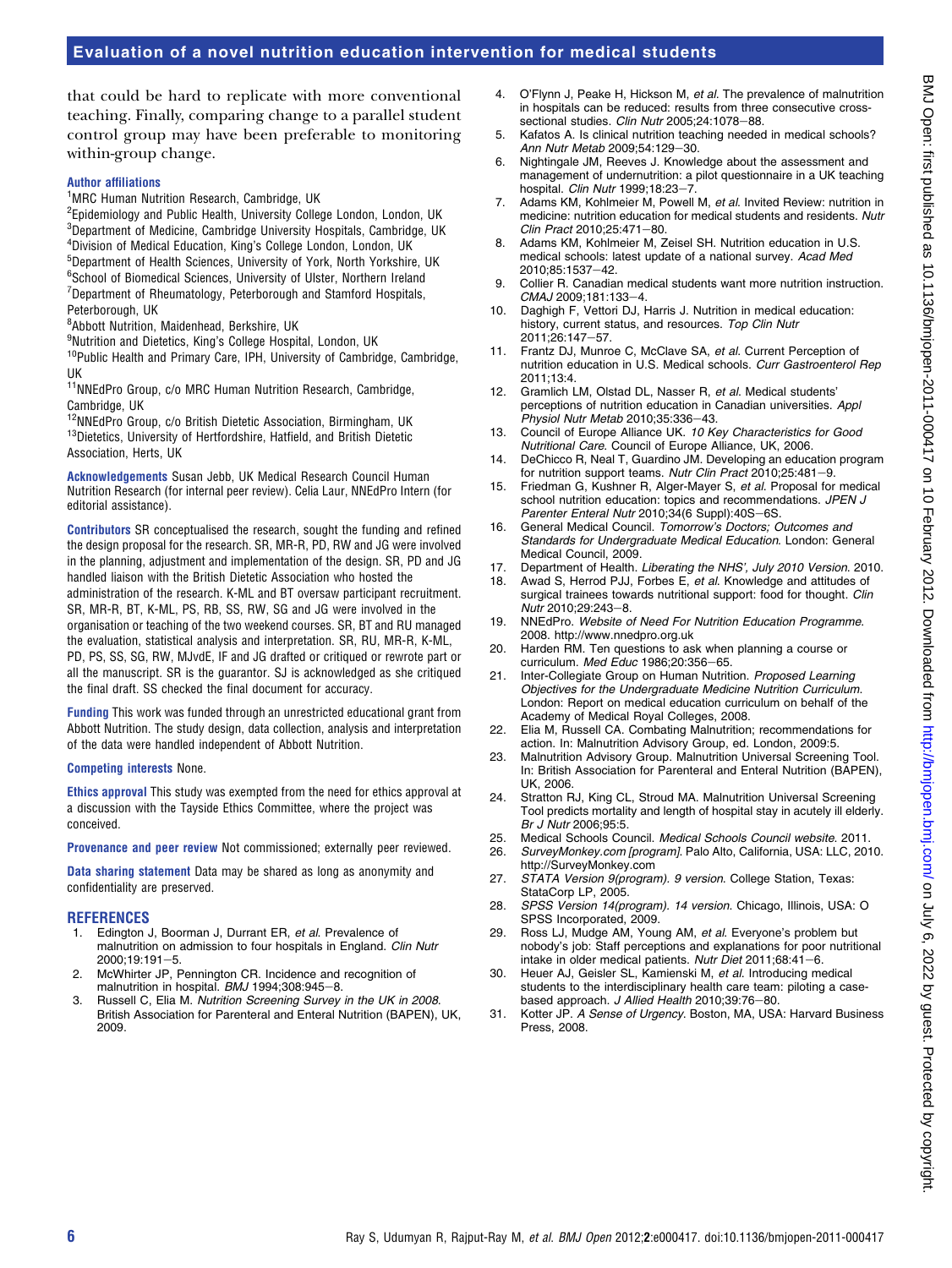# APPENDIX 1

APPENDIX: NNEdPro Clinical Nutrition 'KAP' Questionnaire *Please circle or highlight the correct answers*  1. How soon after admission should you screen for malnutrition? a. 24 hours b. 48 hours c. 72 hours d. 1 week 2. You need to organise a routine Chest X-ray for a patient. Which slot would be most appropriate? a. 6.30-7.00 am b. 10.30-11.00 am c. 12.30-1.00 pm d. 4.30-5.00 pm 3. A patient on your ward has had a stroke and he is unable to swallow. Which method of feeding would you recommend? a. Sip feeds b. Nasogastric feeding c. PEG feeding d. Total parenteral nutrition 4. How many litres of 5% Dextrose are needed to maintain an energy intake of 2000kcal/day? a. 2 litres b. 5 litres c. 10 litres d. 15 litres 5. When considering nutritional support for an obese patient  $(BMI 50 kg/m<sup>2</sup>)$  what would be the energy requirement? a. As per patient's weight b. 500 kcal less c. 1000 extra kcal d. 1000 less kcal 6. Which bloods would you request for a stroke patient who has just been started on PEG feeding after 10 days of being nil by mouth? a. Magnesium, Phosphate, Potassium b. Liver function test c. Urea, Creatinine d. Glucose 7. How important is diet in management of renal disease? a. Not important b. Slightly important c. Very important d. Vital 8. A 35 year old gentleman with history of alcohol excess is admitted in confused state. Which nutritional supplement must be given? a. Thiamine b. Amino acid mix c. Oral nutrition supplements d. Multivitamin 9. What is normal weight gain in pregnancy for a healthy woman of average weight? a. 5 kg b. 7 kg c. 11 kg d. 15 kg 10. A patient on your ward has a MUST score of 2 and the dietitian cannot see him until tomorrow. What can you do in the interim? a. Initiate nasogastric tube feeding b. Prescribe oral nutrition supplements c. Wait until tomorrow d. Start IV 5% dextrose 11. What are the odds that patient you are clerking is malnourished? a. 1 in 2 b. 1 in 3 c. 1 in 5 d. 1 in 7 12. What is the calorie requirement for a patient with cystic fibrosis? a. As per patient's weight b. 120-150% of normal c. 160-180% of normal d. 200% of normal 13. Is there good evidence to suggest that fish oil consumption (omega-3 fatty acids) is helpful in the management of the following conditions? a. Respiratory disease b. Cardiovascular disease c. Renal disease d. Liver disease 14. How well do you think nutritional problems are managed in a hospital setting based on your experience so far? a. Badly c. Adequately